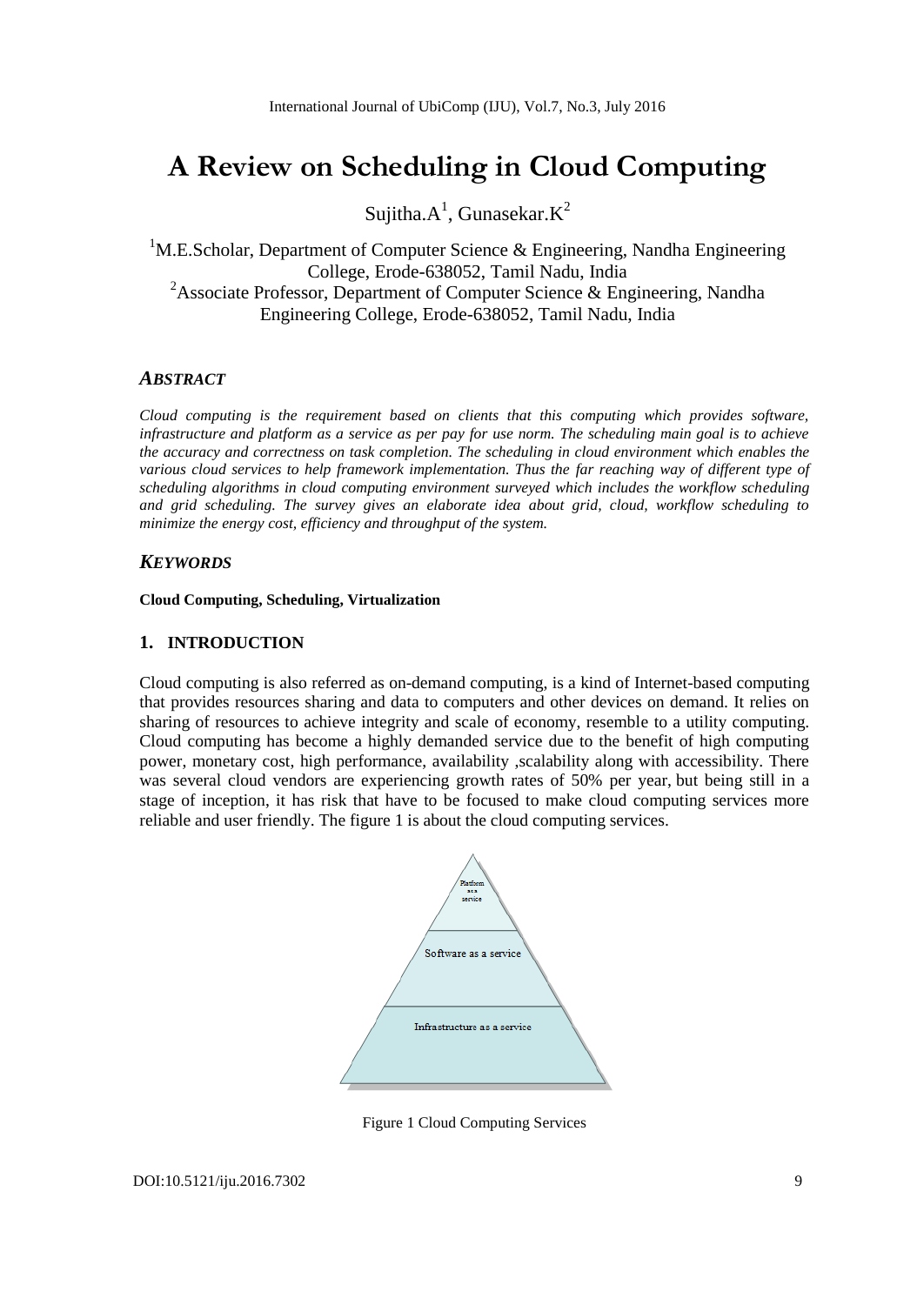Virtualized resources with an under utilization rate which consume an unsatisfactory amount of energy compared to the energy consumption of a completely utilized cloud computing. According to [13], energy consumption of an idle resource is about as 60% or peak power. In cloud computing, there is a connection between energy consumption and resource utilization. An effective technique is Task consolidation which is incredibly enabled by virtualization technologies, which aid the concurrent execution of several tasks, harness resource utilization and in turn reduce the energy consumption [1].

# **2. OVERVIEW**

# **2.1 Scheduling**

The cloud computing is effective based on the scheduling. Based on various parameters the task is to be scheduled such as arrival time, system load, execution time and deadline. It makes the task to finish on time and which guarantee the clients to improve flexibility in cloud and reliability of systems in cloud. The tasks are uncertain, so scheduling is deployed to overcome the uncertainty [13].

# **2.2 Virtualization**

Virtualization technology is responsible for the creation, migration and cancellation of virtual machines [8]. When the task needs space in excess, fluctuation in utilization of resources leads to migration. Virtualization carries out the load balancing, consolidation, and hot spot mitigation [11]. It allocates data center resources dynamically based on the demands given by the user and number of servers is to be reduced to bloom out the green computing. The figure 2 describes the work of virtualization technology.



Figure 2 the Work of Virtualization Technology

# **3. LITERATURE SURVEY**

# **A Cloud Gaming System Based on User-Level Virtualization**

Author focused on the cloud gaming. Cloud gaming renders an interactive gaming application in the cloud and streams the scenes as a video sequence to the player over Internet. Author proposed GCloud, a GPU/CPU hybrid cluster for cloud gaming based on the user-level virtualization technology. Deployed a performance model to analyze the server-capacity and games' resourceconsumptions, which sort by type into two games: CPU-critical and memory-io-critical.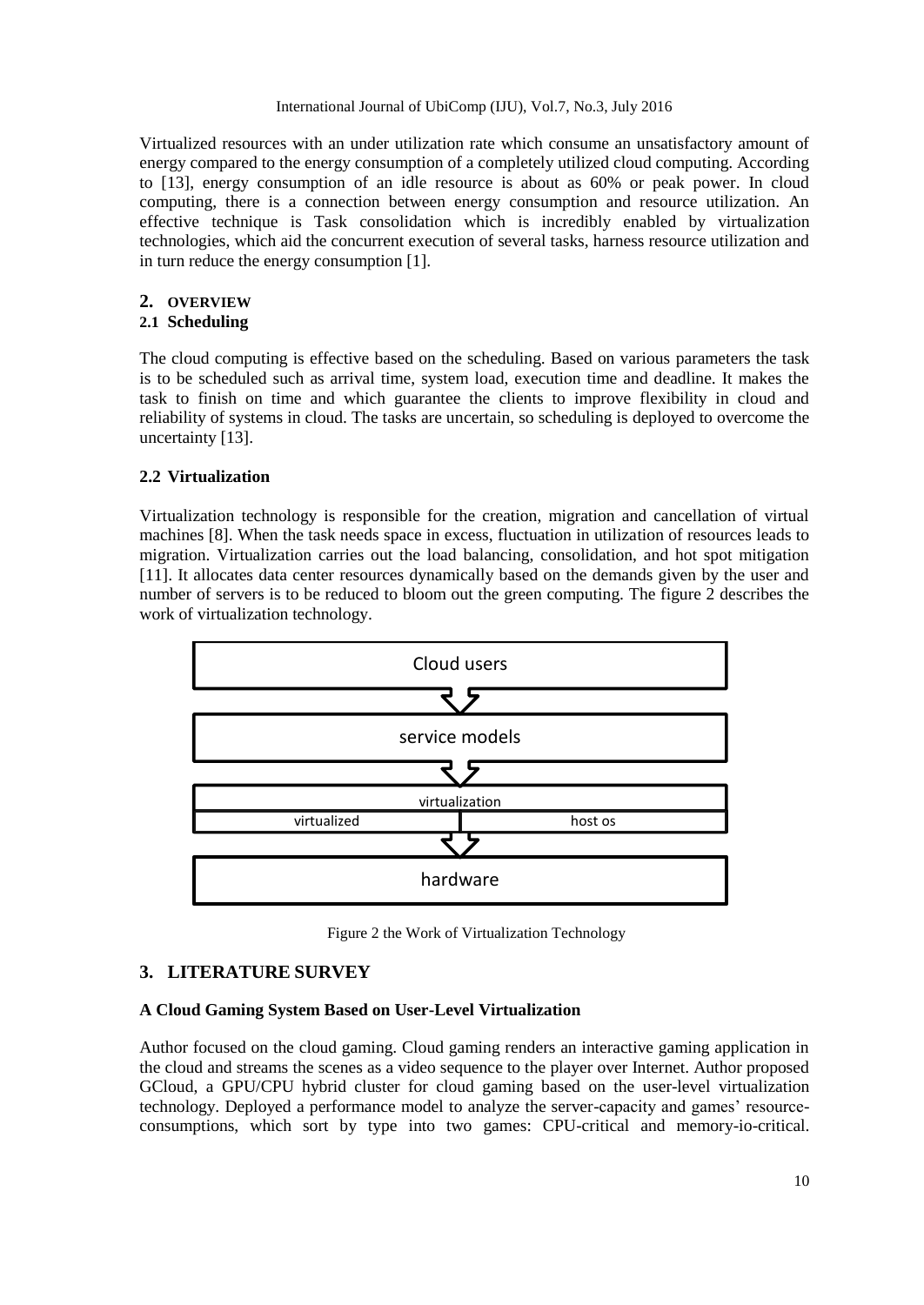Simulation tests evident that both of the First-Fit-like and the Best-Fit-like strategies outrun the other(s). Test results indicate that GCloud is efficient.

### **ANGEL: Agent-Based Scheduling for Real-Time Tasks**

Author devised a novel agent-based scheduling mechanism [7] in cloud computing environment to assign real-time tasks and dynamically provision resources. A bidirectional announcementbidding mechanism and the collaborative processes employed consist of three phases. The three phases are basic matching phase, forward announcement-bidding phase and backward announcement-bidding phase. In a meanwhile, author designs both forward and backward announcement-bidding phases for calculation rule of the bidding values and two heuristics for selecting contractors. The bidirectional announcement-bidding mechanism is used to propose an agent-based dynamic scheduling algorithm named ANGEL for real-time, separate and aperiodic tasks in clouds. Extensive experiments are conducted on cloudsim platform.

#### **An Energy-Saving Task Scheduling Strategy Based on Vacation Queuing Theory**

High energy consumption [15] is one of the major issues of cloud computing systems. Requested jobs in cloud computing environments have the nature of changeability, and gauge nodes have to be powered on all the time to await requested tasks. This results in an incredible wastage of energy. Task scheduling algorithm of an energy-saving based on the vacation queuing model for cloud computing systems is proposed here. No of computer nodes, total idle energy, the number of tasks arriving at the system, heuristic task scheduling algorithms, the meta-heuristic task scheduling algorithms, the queuing theory-based algorithms used here. Simulation results evident that the proposed algorithm can ensure task performance, while reducing the energy cost of a cloud computing system effectively.

### **Exploring Blind Online Scheduling for Mobile cloud**

Mobile cloud is a technology through the enabled users will enjoy abundant multimedia applications in a computing environment. An important issue for the mobile cloud is the scheduling of massive multimedia flows with heterogeneous QoS guarantee. Multimedia servers based on the slot information of the users' requests that occurs on last time, and route all the multimedia flows according to the first-come first-served rule. Operating time of schedule, User waiting time, Performance improvement time is used to measure the performance of the system. Blind online scheduling algorithm (BOSA) [2] is used here. Mobile Cloud Multimedia Services (MCMS) are the environmental tool. Simulation results shows that the proposed scheme can efficiently schedule heterogeneous multimedia flows to satisfy dynamic QoS requirements in a practical mobile cloud.

#### **Temporal Load Balancing with Energy Cost Optimization**

A cloud computing service plays a vital role in people's daily life. These services are encouraged by infrastructure known as Internet data center (IDC) [1]. As demand for cloud computing services sounds, energy consumed by IDCs is blown forward. Workload intensity, Queuing delay, Energy costs are used to measure the performance. Eco-IDC Minimize energy cost algorithm used here. Eco-IDC Minimize energy cost Service delay avoidance as a result of this technique.

### **A Hyper-Heuristic Scheduling Algorithm for Cloud**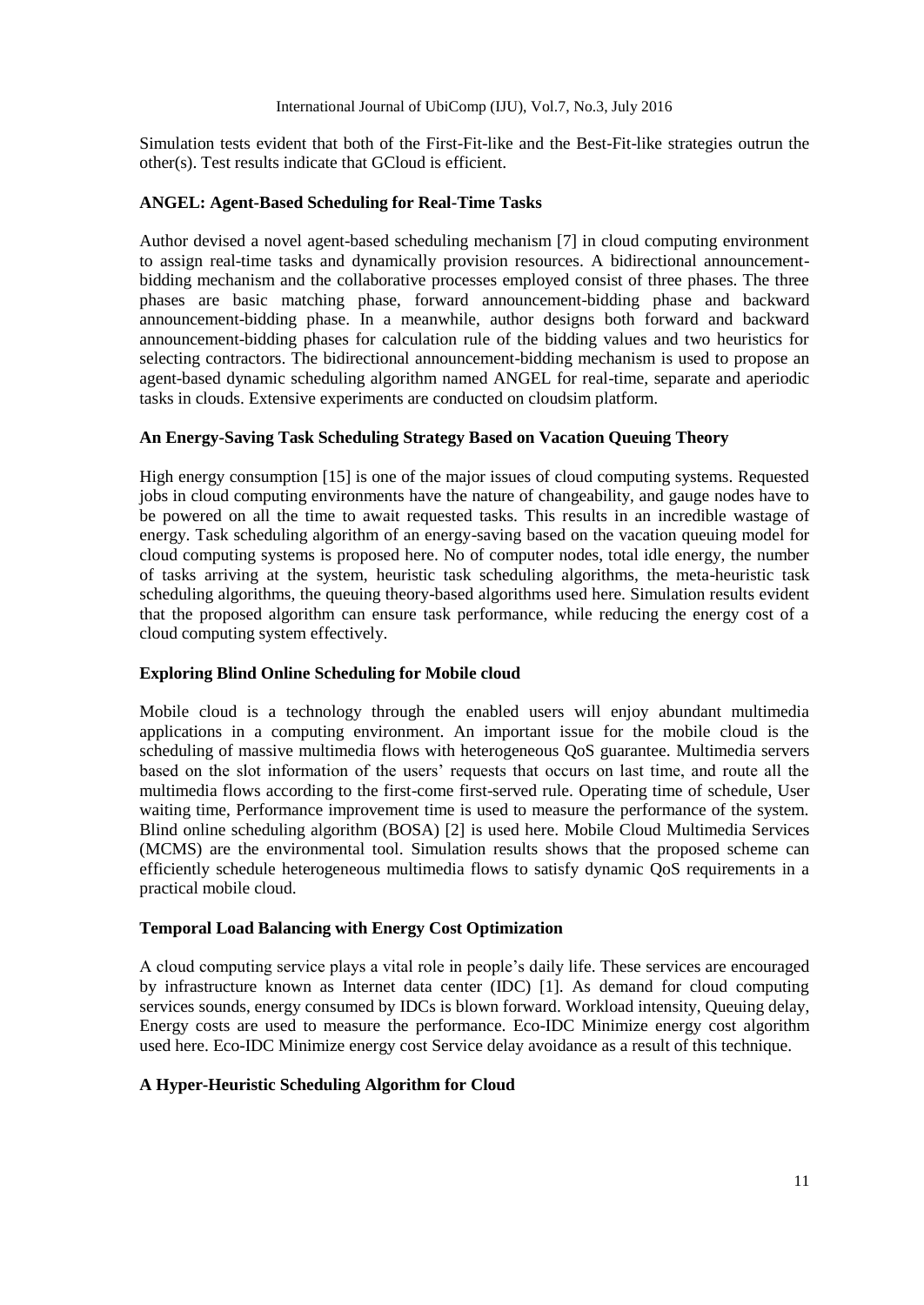#### International Journal of UbiComp (IJU), Vol.7, No.3, July 2016

Rule-based scheduling algorithms have been used on vast cloud computing systems because they are simple and easy to implement. There are a lot of areas to improve these algorithms performance, notably by using heuristic scheduling. A novel heuristic scheduling algorithm is called hyper-heuristic scheduling algorithm (HHSA) [5] which is used to find better scheduling solutions for cloud computing systems. Result shows that it reduce the make span of task scheduling compared with the other scheduling algorithms.

### **FESTAL: Fault-Tolerant Elastic Scheduling Algorithm for Real-Time Tasks in Virtualized Clouds**

Fault tolerance in clouds receives an attention in both industry and academia mainly for real-time applications due to their safety critical nature. Researches on the fault-tolerant scheduling [16] study the virtualization and the elasticity is the two key features of clouds. To address this issue, author presents a fault-tolerant mechanism which extends the primary-backup model to incorporate the features of clouds. Host, Time, Task count, Interval time are used to measure the performance of the system. An efficient fault-tolerant elastic scheduling algorithm FESTAL Non-Migration-FESTAL (NMFESTAL), Non-Overlapping-FESTAL (NOFESTAL),Elastic First Fit (EFF). FESTAL is able to achieve both fault tolerance and high performance in terms of resource utilization.

### **Virtual Machine Scheduling for Improving Energy Efficiency in IAAS Cloud**

Author leveraged a VM scheduling scheme encounter resource constraints, like the physical server size (CPU, memory, storage, bandwidth, etc.) and capacity of network link to minimize both the numbers of active PMs and network elements so as to finally reduce energy consumption. Numbers of VM, Total energy consumption, changing traffic between VM are used to measure the performance of the system. VM-Mig algorithms [19] are used here.

### **Evolutionary Multi-Objective Workflow Scheduling in Cloud**

An already established workflow scheduling algorithms in classic distributed or heterogeneous computing environments, it arise some issues in being directly applied to the Cloud environments. To solve this workflow scheduling problem on an infrastructure as a service (IAAS) platform, they used an evolutionary multi-objective optimization (EMO)-based algorithm [6]. Time, Cost, Runtime ratio are used to measure the performance of the system. An evolutionary multi-objective optimization (EMO)-based algorithm is used. The result of this paper solves the multi-objective Cloud scheduling problem which minimizes both make span and cost simultaneously.

#### **Scheduling in Compute Cloud with Multiple Data Banks Using Divisible Load Paradigm**

Author leveraged that to design a scheduling strategy for heterogeneous computing resources with shared data banks is challengeable one [9]. The compute cloud environment is used to reduce the total processing time. No of processors, processing time, No of workers role are used to measure the performance. In order to divisible load theory, the scheduling challenge is formulated as relevant recursive equations and constraints. In that are derived from the continuity of processing time because retrieval from multiple data banks. The scheduling problem in a compute cloud is equated as a linear programming problem. One is to utilize the best possible use of available productive resources, and the other is to solve complex problems by splitting them into solvable parts.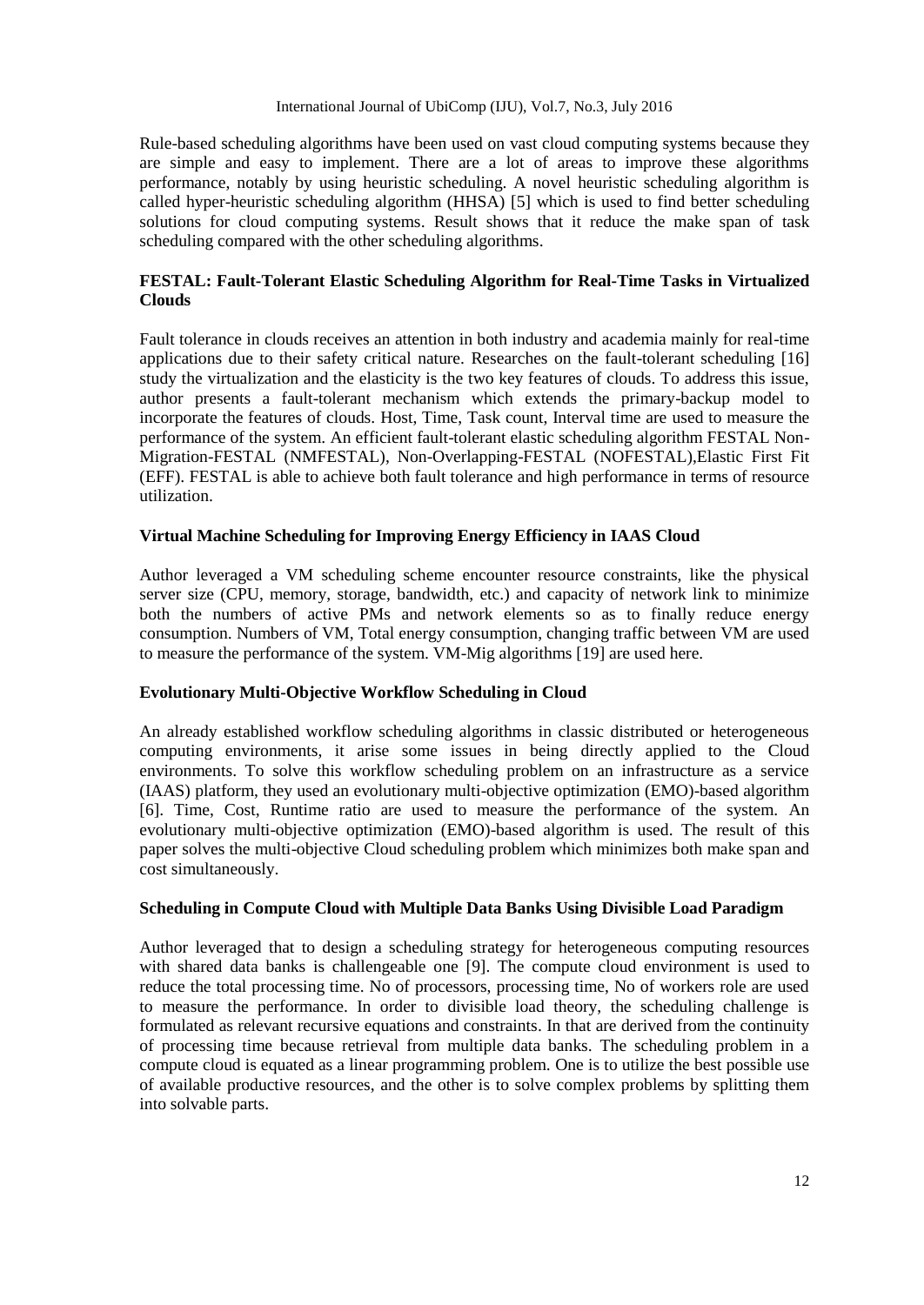| <b>TITLE</b>                                                          | <b>ALGORITHM</b>                                    | <b>PARAMETER</b>                         | <b>CONCLUSION</b>                                                                                                         |
|-----------------------------------------------------------------------|-----------------------------------------------------|------------------------------------------|---------------------------------------------------------------------------------------------------------------------------|
| A Cloud Gaming System                                                 | Gcloud, a                                           | Server number                            | Balance the gaming-                                                                                                       |
| <b>Based on User-Level</b>                                            | GPU/CPU hybrid                                      | Total game requests                      | responsiveness, costs                                                                                                     |
| Virtualization                                                        | cluster                                             |                                          |                                                                                                                           |
| <b>Temporal Load Balancing</b>                                        | Eco-IDC                                             | Workload intensity                       | Energy cost reduction for                                                                                                 |
| with Energy Cost                                                      |                                                     | Queuing delay                            | <b>IDC</b><br>-Alleviates                                                                                                 |
| Optimization                                                          |                                                     | Energy cost                              | workload drop.                                                                                                            |
| <b>ANGEL: Agent-Based</b><br>Scheduling for Real-Time<br><b>Tasks</b> | Dynamic<br>scheduling<br>Algorithm-<br><b>ANGEL</b> | Task count<br>Task Guarantee ratio       | It addresses the issue of<br>schedulability,<br>Priority, scalability, real-<br>time in virtualized cloud<br>environment. |
| An Energy-Saving Task                                                 | Heuristic-task<br>$\bullet$                         | No of computer                           | It ensure task performance,                                                                                               |
| <b>Scheduling Strategy</b>                                            | scheduling                                          | nodes                                    | reducing                                                                                                                  |
| <b>Based on Vacation</b>                                              | Meta-heuristic-<br>$\bullet$                        | Total idle energy<br>The number of tasks | The energy cost of a cloud                                                                                                |
| Queuing Theory                                                        | task scheduling                                     | arriving at the system                   | computing system<br>effectively.                                                                                          |
|                                                                       | The queuing<br>$\bullet$                            |                                          |                                                                                                                           |
|                                                                       | theory<br>Algorithms                                |                                          |                                                                                                                           |
| Scheduling in Compute                                                 | Scheduling                                          | No of processors                         | It solve                                                                                                                  |
| Cloud with Multiple Data                                              | Algorithm                                           | Processing time                          | Complex problems by                                                                                                       |
| <b>Banks Using Divisible</b>                                          |                                                     | No of workers role                       | breaking them into                                                                                                        |
| Load Paradigm                                                         |                                                     |                                          | solvable parts.                                                                                                           |
| <b>Exploring Blind Online</b>                                         | <b>Blind online</b>                                 | Operating time of                        | It reduce the delay and                                                                                                   |
| Scheduling for Mobile                                                 | scheduling                                          | schedule                                 | Energy among the servers.                                                                                                 |
| cloud                                                                 | Algorithm (BOSA)                                    | User waiting time                        |                                                                                                                           |
|                                                                       |                                                     | Performance                              |                                                                                                                           |
|                                                                       |                                                     | improvement time                         |                                                                                                                           |
| A Hyper-Heuristic                                                     | Hyper-heuristic                                     | Interaction                              | Reduce the make span of                                                                                                   |
| Scheduling                                                            | scheduling                                          | Best so far make span                    | task                                                                                                                      |
| Algorithm for Cloud                                                   | algorithm (HHSA)                                    |                                          |                                                                                                                           |
| <b>Evolutionary Multi-</b><br>Objective Workflow                      |                                                     | Time                                     |                                                                                                                           |
| Scheduling in Cloud                                                   | Evolutionary multi-<br>objective                    | Cost                                     | Minimizes make span and<br>cost simultaneously                                                                            |
|                                                                       | optimization                                        | Runtime ratio                            |                                                                                                                           |
|                                                                       | (EMO)-based                                         |                                          |                                                                                                                           |
|                                                                       | algorithm                                           |                                          |                                                                                                                           |
| FESTAL: Fault-Tolerant                                                | FESTAL.<br>$\bullet$                                | Host                                     | FESTAL is able to                                                                                                         |
| <b>Elastic Scheduling</b>                                             | Non-<br>$\bullet$                                   | Time                                     | Achieve both fault                                                                                                        |
| Algorithm for Real-Time                                               | Migration-                                          | Task count                               | tolerance and high                                                                                                        |
| Tasks in Virtualized                                                  | FESTAL,                                             | Interval time                            | performance in terms                                                                                                      |
| Clouds                                                                | Non-<br>$\bullet$                                   | <b>Tools:</b>                            | Of resource utilization.                                                                                                  |
|                                                                       | Overlapping-                                        | Cloudsim                                 |                                                                                                                           |
|                                                                       | <b>FESTAL</b>                                       |                                          |                                                                                                                           |
| Virtual Machine                                                       | VM-Mig algorithm                                    | Number of VM                             | This paper reduces the                                                                                                    |
| Scheduling for Improving                                              |                                                     | Total energy                             | Quantity of physical                                                                                                      |
| Energy Efficiency in                                                  |                                                     | consumption                              | resources to save energy                                                                                                  |
| <b>IAAS</b> Cloud                                                     |                                                     | Changing traffic                         | Consumption                                                                                                               |
|                                                                       |                                                     | between VM                               |                                                                                                                           |
|                                                                       |                                                     |                                          |                                                                                                                           |

# **4. comparisons on different scheduling techniques**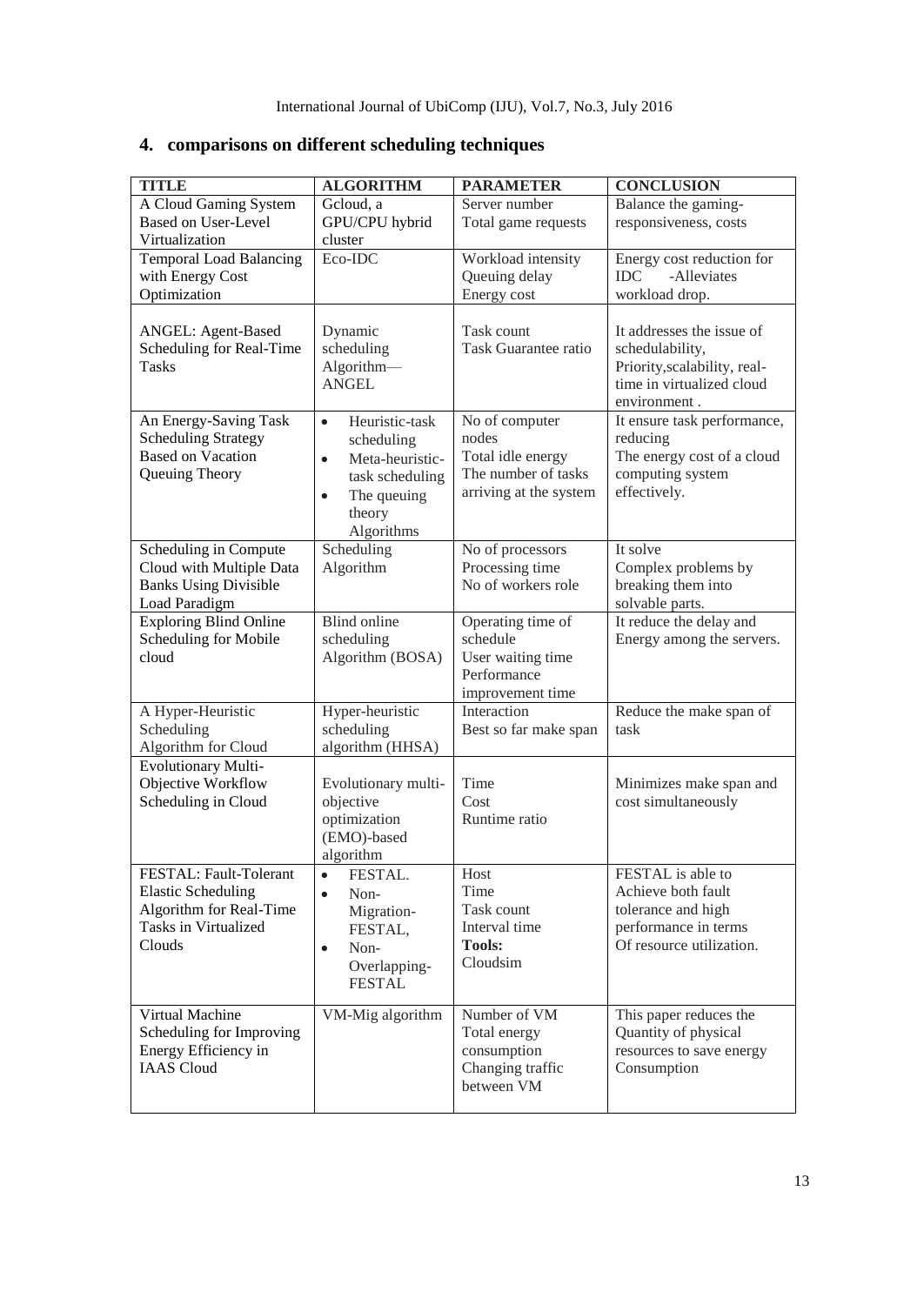#### **5. CONCLUSION**

In cloud computing, there were numerous services are providing on demand service provisioning is the main feature in IAAS. Scheduling is to provide the service and to reach the end user on time. Various techniques for efficiently schedule the task are discussed in this paper. So in this paper, our focus is basically on how effectively schedule the task to finish it off with accuracy and correctness. We have also discussed process of scheduling and the algorithms. In this paper various problems are surveyed and their solutions are discussed.

# **REFERENCES**

- [1] Jianying Luo, Lei Rao, and Xue Liu "Temporal Load Balancing with Service Delay Guarantees for Data Center Energy Cost Optimization" , *IEEE transactions on parallel and distributed systems*,Vol. 25, No. 3, March 2014.
- [2] Liang Zhou and Zhen Yang, "Exploring blind online scheduling for mobile cloud multimedia services", *IEEE Wireless Communications,* June 2013.
- [3] Xiaomin Zhu, Laurence T. Yang, Huangke Chen, Ji Wang, Shu Yin and Xiaocheng Liu," Real-Time Tasks Oriented Energy-Aware Scheduling In Virtualized Clouds", *IEEE Transactions On Cloud Computing*, Vol. 2/April-June 2014.
- [4] JRui Zhang, Kui Wu "Online Resource Scheduling Under Concave Pricing for Cloud Computing", *IEEE Transactions On Parallel And Distributed Systems* Vol. 27, No. 4, April 2016.
- [5] Chun-Wei Tsai, Wei-Cheng Huang "A Hyper-Heuristic Scheduling Algorithm for Cloud", *IEEE Transactions On cloud Computing,* Vol. 2, No. 2, April-June 2014.
- [6] Zhaomeng Zhu, Gongxuan Zhang "Evolutionary Multi-Objective Workflow Scheduling in Cloud", *IEEE Transactions On Parallel And Distributed Systems*, Vol. 27, No. 5, May 2016.
- [7] Xiaomin Zhu, Member "ANGEL: Agent-Based Scheduling for Real-Time Tasks in Virtualized Clouds", *IEEE Transactions On Computers,* Vol. 64, No. 12, December 2015.
- [8] Chao Zhang "VGASA: Adaptive Scheduling Algorithm of Virtualized GPU Resource in Cloud Gaming", *IEEE Transactions On Parallel And Distributed Systems*, Vol. 25, No. 11, November 2014.
- [9] S. Suresh Hao Huang "Scheduling In Compute Cloud With Multiple Data Banks Using Divisible Load Paradigm", *IEEE Transactions On Aerospace And Electronic Systems*, Vol. 51, No. 2 April 2015 October 11, 2014.
- [10] Zhaomeng Zhu, Gongxuan Zhang, Miqing Li, and Xiaohui Liu "Evolutionary Multi-Objective Workflow Scheduling in Cloud", *IEEE Transactions On Parallel And Distributed Systems*, Vol. 27, No. 5, May 2016.
- [11] Xue Lin, Yanzhi Wang, Qing Xie," Task Scheduling with Dynamic Voltage and Frequency Scaling for Energy Minimization in the Mobile Cloud Computing Environment", *IEEE Transactions On Services Computing,* Vol. 8, No. 2, March/April 2015.
- [12] Xingquan Zuo*, Guoxiang Zhang, and Wei Tan,* "Self-Adaptive Learning PSO-Based Deadline Constrained Task Scheduling for Hybrid iaas Cloud", *IEEE Transactions On Automation Science And Engineering*, Vol. 11, No. 2, April 2014.
- [13] Chunsheng Zhu, Victor C. M. Leung, Laurence T. Yang, and Lei Shu "Collaborative Location-Based Sleep Scheduling for Wireless Sensor Networks Integrated With Mobile Cloud Computing", *IEEE Transactions On Computers*, Vol. 64, No. 7, July 2015.